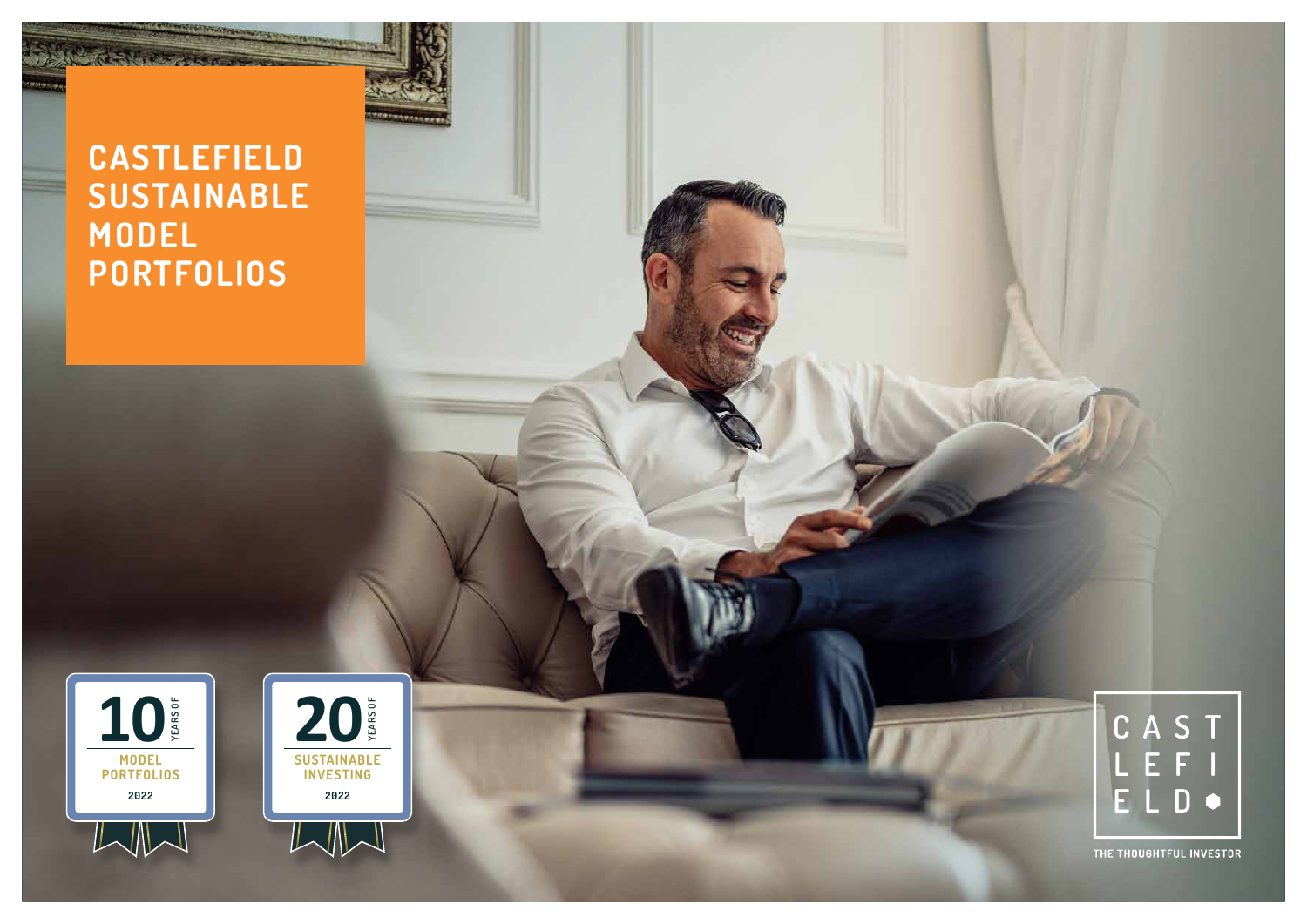

**John Eckersley Founder & Senior Partner**

**Castlefield adopts a unique approach to looking after money, reflecting the individual objectives of all kinds of clients - from private individuals and the businesses they own and work for, to the not-for-profit organisations they help to run.**

**What sets us apart is that we work closely with our clients to help them to define what 'responsible' investment means to them. We then interpret the results in practical ways which never ignore the need for real-world financial outcomes.**

**Our dedicated team is committed to achieving sustainable growth through independence and innovation, respect, responsibility and a highly personalised service. As an employee-owned business, we can ensure that everything we do reflects not only the values we share as co-owners of our own business, but the principles that are important to our clients too.**

**That's why we're known as 'the thoughtful investor'®**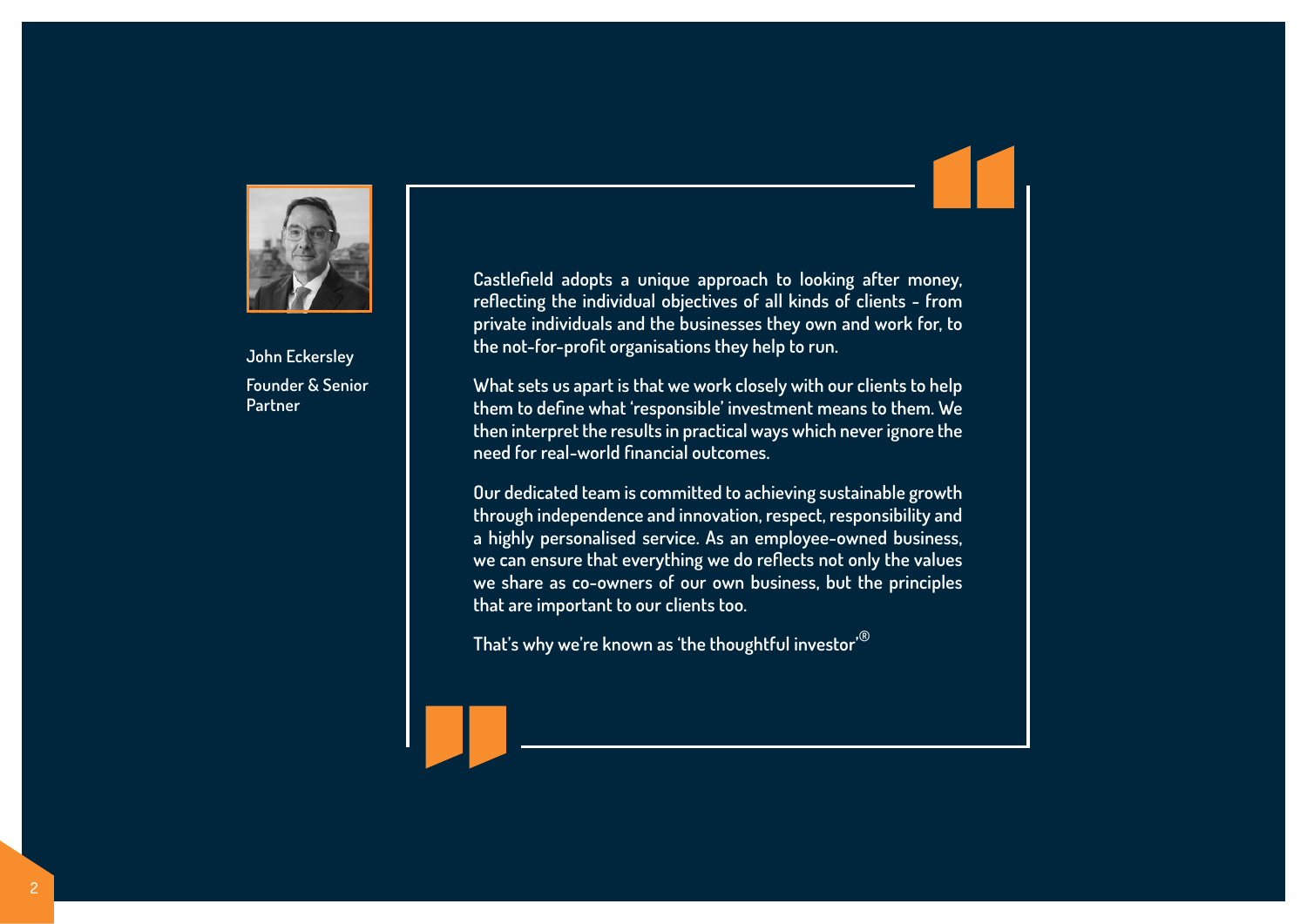# *What we're about:* **SPREADING RISK, INVESTING RESPONSIBLY AND SUSTAINABLY**

When faced with the challenge of finding the best home for a lump sum investment, serious investors have long recognised that a good long term return can be obtained by spreading the available capital widely, to gain exposure to varied and complementary underlying investment types. This approach is in contrast simply to concentrating on a single investment or narrow range of similar investments. History has shown that this 'portfolio approach' has been key to reducing risk, whilst still allowing an invested sum to produce a much better return than typically could be obtained by restricting investment to assets offering more guaranteed returns – like fixed interest investments or cash deposits.

Not only that, but investors with the long term firmly in mind recognise that it's vital to invest to take advantage of the potential for both capital and income to grow at a rate greater than general inflation. Otherwise, what can seem a significant capital sum today, over time, is guaranteed to lose its purchasing power.

If, like many, you feel that you simply don't have the skill, the time or the inclination to construct and actively manage your own investment portfolio then employing an experienced, like-minded professional team is a sensible option.

Today, more and more investors recognise that managing the risk of investing for the long term involves far more than simply identifying investments which seem to offer attractive current financial returns. Modern investment sees the investor as willing to take a responsible approach to asset ownership, taking account of the full range of investment risks, including those broadly categorised as environmental, social or governance-related ('ESG') in nature. In simple terms, companies which operate with insufficient or no regard to

these important factors are increasingly likely to be required to compensate stakeholders other than their ordinary shareholders for their failings. The potential financial impact of this oversight is easy to acknowledge. This makes a responsible investment approach the right approach for the sensible investor looking for good long term returns.

Beyond this core approach, we believe that investing in businesses whose products and activities can be seen as sustainable offers the opportunity to invest in the winning investments of the future.

If you wish to invest for the long term, are happy to trust a professional team to look after your money and recognise the benefits of investing both responsibly and sustainably, then one of the Castlefield Sustainable Model Portfolios ('the Model Portfolios' ) could well be right for you. As your financial adviser will explain, the Model Portfolios are a form of discretionary investment management service, available exclusively via the third-party investment platform they will have recommended to you. The Model Portfolios are only available to clients who benefit from an existing and ongoing relationship with a financial adviser.

*"Investing in businesses, whose products and activities can be seen as sustainable, offers the opportunity to invest in the winning investments of the future."*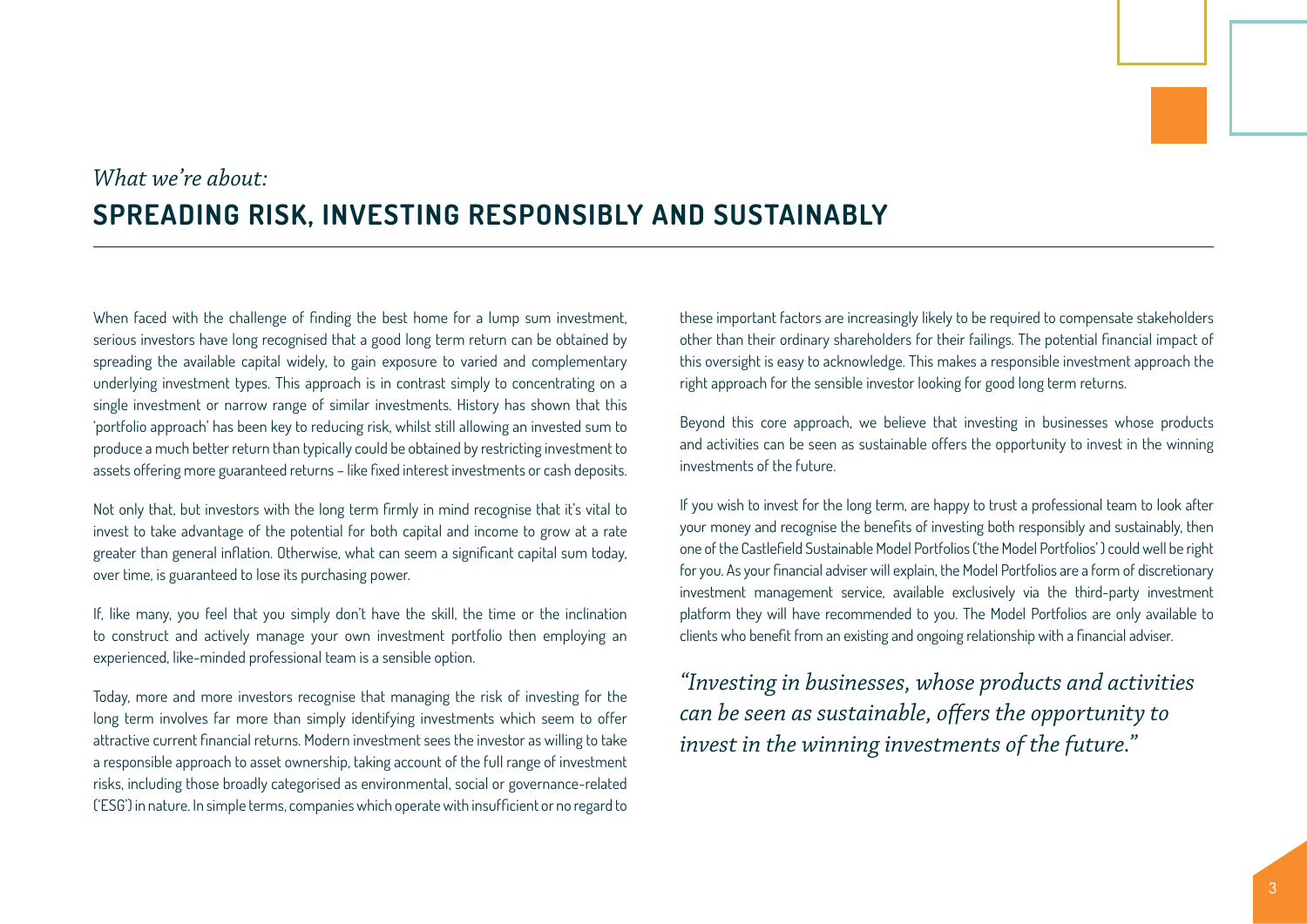## *Introducing the...* **CASTLEFIELD SUSTAINABLE MODEL PORTFOLIOS**

### **THE ANSWERS TO LONG TERM INVESTMENT NEEDS**

**Each of the Model Portfolios is aimed at investors who are comfortable with an investment time horizon of at least five years. For a fuller understanding of the trade-off between potential investment returns and associated risks, please read our separate brochure called '[Risk & Reward: An Explanation](https://www.castlefield.com/media/3102/castlefield-risk-reward-an-explanation.pdf)'.** 

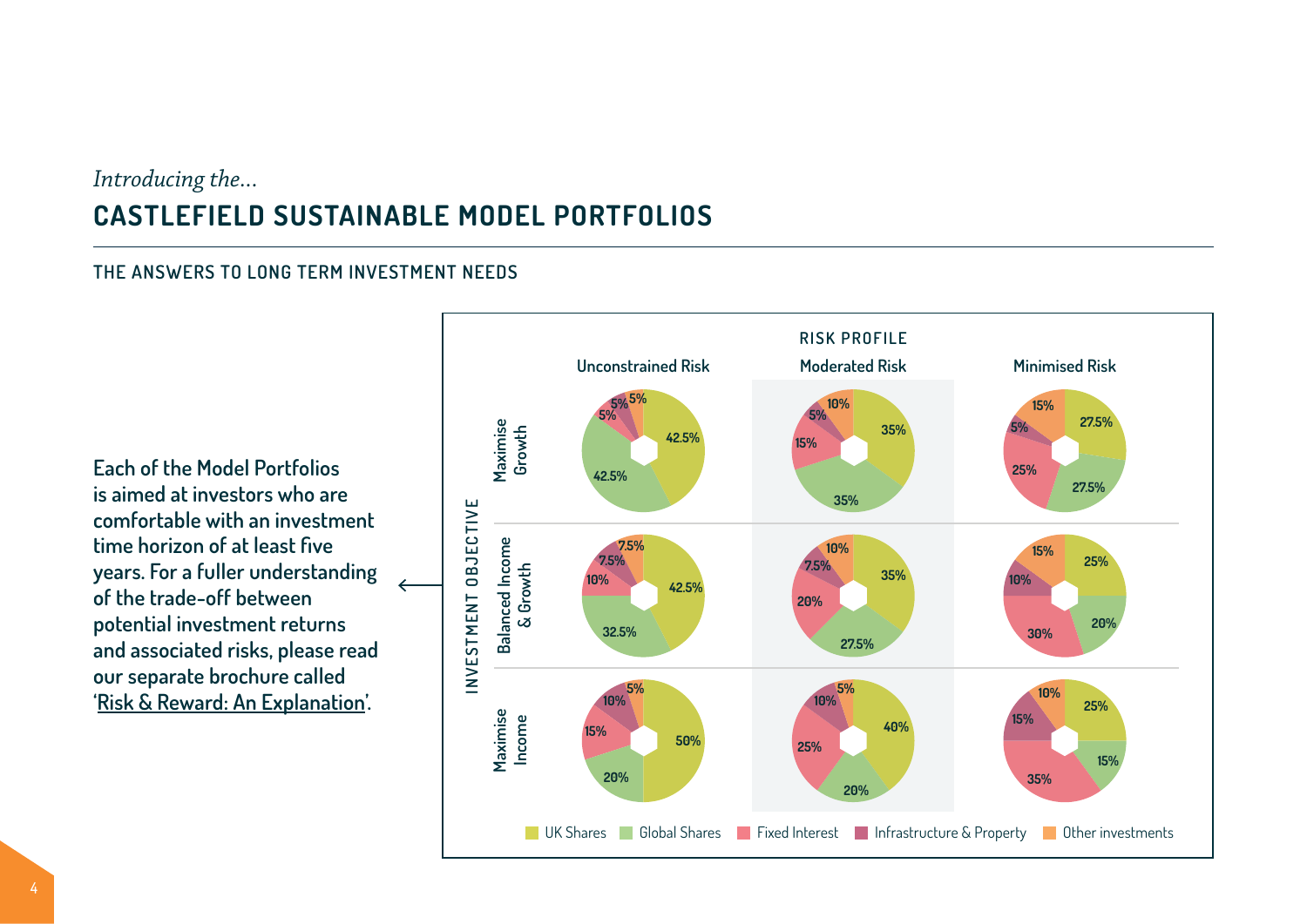To achieve the Model Portfolios' objectives (see page 4), our in-house team will invest each portfolio in a range of other collective investment funds – some managed directly by the same in-house team and some representing carefully selected funds managed by other highly regarded investment houses. The range of investments chosen by the team is wide and includes exposure to the likes of both UK and globally listed shares, fixed interest securities and other complementary investments, such as commercial property funds and specialist funds; all with the aim of each portfolio individually offering an efficient and effective balance between risk, potential return and total cost. Each in accordance with its own investment objective. From time to time, the proportion allocated to each type of investment or asset class will vary in response to changing market conditions and the resulting active decisions taken on your behalf by our experienced investment team. As research has shown, the biggest factor in achieving good long term returns is the effective management of a portfolio's exposure to broad categories of investment (like shares on the one hand or fixed interest securities on the other), rather than the choice of any one individual share or security. So, a Model Portfolio offers you an effective means of accessing actively managed, multi-faceted portfolio management in one place. Not only that, but our Model Portfolios combine our proprietary B.E.S.T responsible investment approach with provide a focus on funds and other investments with a 'sustainability' theme. In effect, beyond your financial adviser's initial advice to invest in one of the Model Portfolios, all of the subsequent difficult choices are taken care of. Your financial adviser will then help to decide whether the Model Portfolio you've chosen remains suitable for you over time.

Contrary to what less sophisticated investors would have you think, there really is no reason why a portfolio with a responsible and sustainable objective need provide you with anything other than a respectable return. Quite the contrary. Some of the best performing portfolios are actually ones with objectives which aim to go beyond providing simply a financial return. Don't just take our word for it - a recent independent survey analysed the performance of sustainable funds, across seven fund categories, over the past ten years and found that the returns matched or beat those of traditionallyinvested funds in all categories.<sup>1</sup>

There's no reason why you should have to compromise personal values and beliefs to achieve your financial goals - a view we share at Castlefield. Investing in this way is not new to us. Indeed, it's why we're known as 'The Thoughtful Investor', in turn reflecting our status as an investment manager widely recognised for our expertise in responsible and sustainable investment.

<sup>1.</sup> Morningstar Report: 'How does European sustainable funds' performance measure up?' June 2020.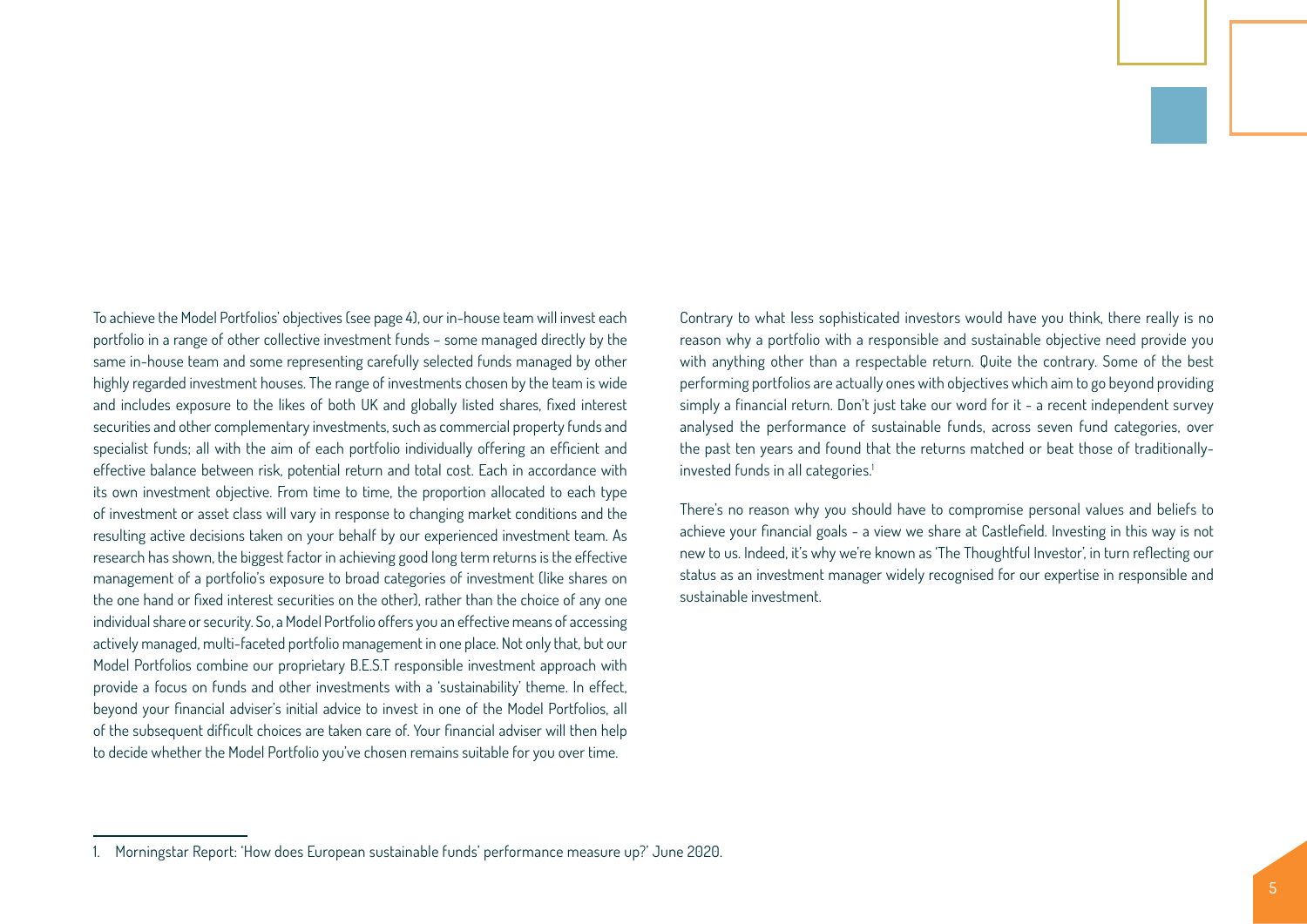### **THE B.E.S.T SYSTEM**

### *"We've developed a proprietary investment selection system to assess the merits of competing investment choices."*

A key part of how we invest money involves taking an active initial and ongoing stance with respect to what we perceive as non-financial critical success factors – broadly grouped into environmental, social and governance (ESG) criteria. We believe that our approach to the application of ESG criteria is one of the main strengths of our investment approach, as they're not simply additional to but rather embedded in our investment process. Our premise is that the long term investment returns produced by our methodology will, at the very least, be equivalent to those produced by alternative, non-ESG approaches. Beyond this, we believe that the B.E.S.T approach can on average reduce the risk of investment in shares, as we seek to identify companies whose management teams are attuned to a full range of business risks, in areas such as the environment or the treatment of their workforce. Businesses which avoid problems in these areas also avoid the inevitable adverse publicity which so often rapidly impacts on the value of their shares.

With this in mind, we've developed a proprietary investment selection system to assess the merits of competing investment choices. It's used across all types of assets – from investment in individual shares within the funds we manage ourselves to collective investment funds run by other carefully selected third parties. It provides a consistent framework for assessing all investment opportunities we consider. The B.E.S.T system is a responsible investment process which incorporates four main criteria to assess both financial and non-financial attributes, which we believe will affect long-term investor

returns. It's unlikely that an equal weighting can or should always be applied to each factor and indeed, in the case of third party funds, as we don't manage their underlying investments ourselves, some may not be able to meet all four elements of the B.E.S.T process. That's why, wherever possible, we prefer the direct control of our own in-house managed funds. We'd be happy to provide more information about B.E.S.T upon request.

**BUSINESS & FINANCIAL:**<br>• What kind of returns or performance target does the investment aim to achieve?

**ENVIRONMENTAL & ECOLOGICAL**<br>
• What is our assessment of any claims made on an environmental theme?

**SOCIAL INFLUENCE**<br>
• Does the investment aim/claim to have a social influence and if so, how?

#### **T TRANSPARENCY & GOVERNANCE**

- Are the aims observable and/or measurable?
- Can we understand how it's supposed to generate the expected returns?
- Does the investment arrange its affairs in line with accepted standards?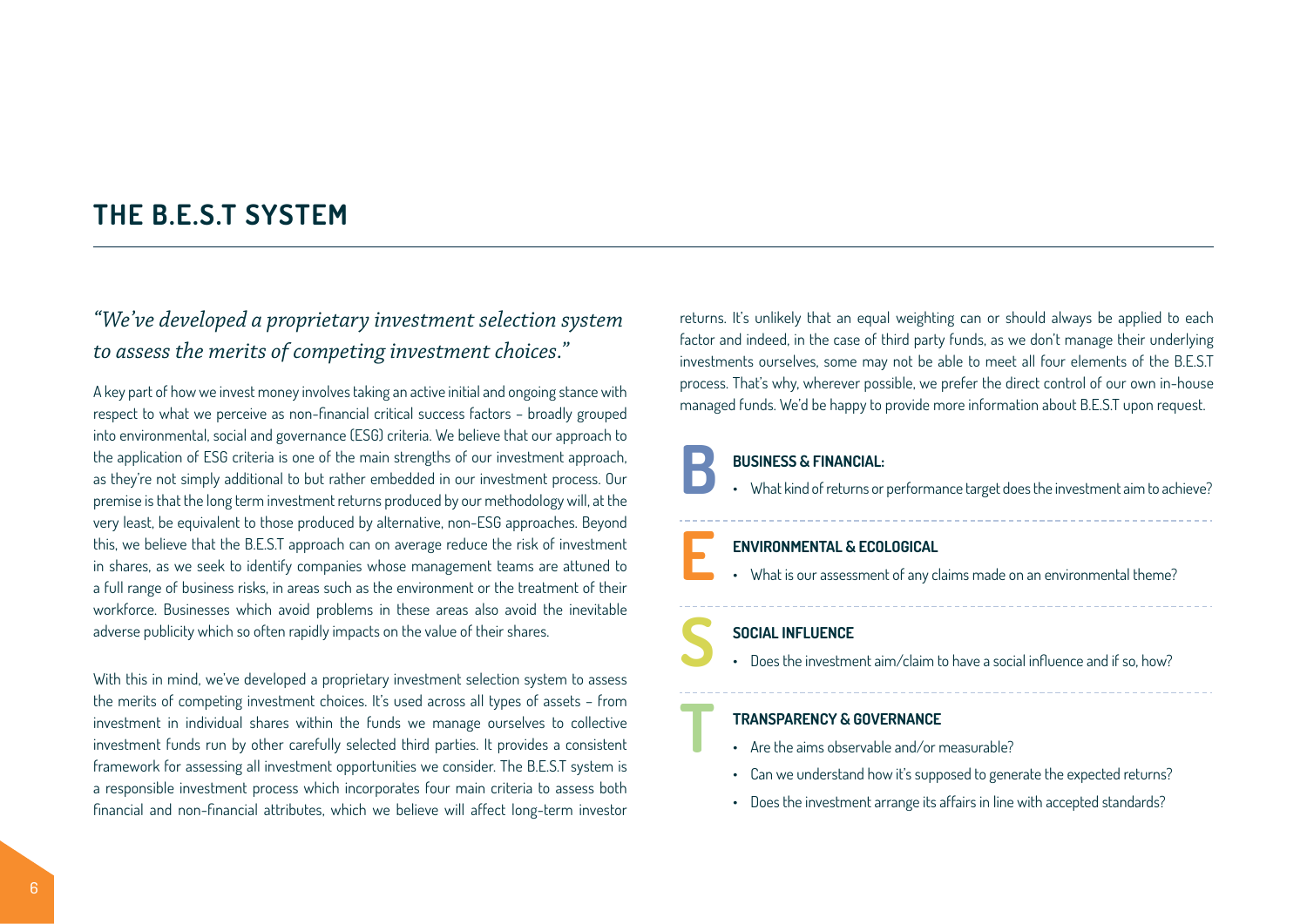## *A breakdown of...* **THE B.E.S.T PROCESS PUT TO WORK**



# *Could you be...* **THE IDEAL INVESTOR?**

### **The Model Portfolios are ideally suited to an investor who:**

- Has a lump sum they wish to invest over the longterm and has the benefit of ongoing advice from a trusted financial adviser
- Understands that the value of their portfolio may go down as well as up and that they may not get back the amount they originally invested
- Is looking for a diversified portfolio which, depending on the Model Portfolio chosen, will offer a combination of current and future income plus the prospect of long term capital growth
- Wants their investment to be managed carefully by an experienced team of investment managers with the support of a larger team
- Wants their investment team to apply a sophisticated approach to responsible and sustainable investment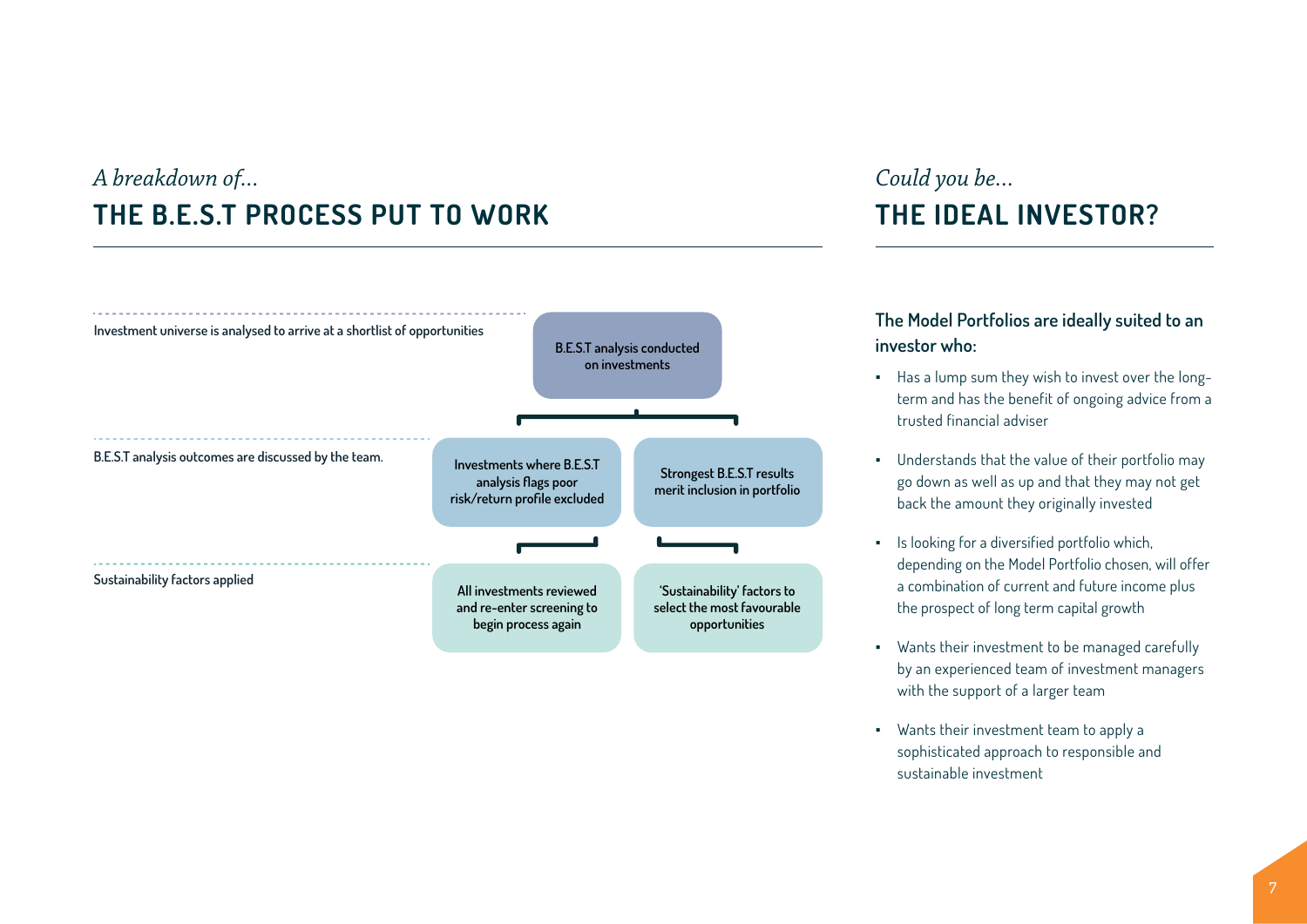### *Taking seriously our role as...* **STEWARDS OF YOUR MONEY**

As your appointed investment manager, we take our stewardship responsibilities very seriously. We understand that effective engagement with companies goes hand in hand with delivering better risk-adjusted returns for our investors. We're signatories to several codes of conduct, including the Financial Reporting Council (FRC) Stewardship Code, as well as being a founding signatory of the Workplace Disclosure Project, an investor initiative to encourage companies to publish more detailed information about the working conditions of their employees and the treatment of workers in their supply chains. We're also a member of Business Benchmark on Farm Animal Welfare (BBFAW), a coalition established to drive up animal welfare standards in global supply chains. We play our part in the growing network of sustainable and responsible investment firms, seeking to collaborate with other like-minded investors wherever they share our own concerns. Our voting guidelines are published on our website, which are in turn reviewed and refreshed annually, alongside a comprehensive analysis of how we have voted at the annual general meeting of each company of which our investors are a shareholder.

We've also established an independent External Advisory Committee to provide impartial oversight of how we incorporate ESG factors into our investment decision-making and how we engage with the companies and third party funds we invest in on your behalf. The committee is made up of external members and meets regularly to review current and prospective holdings in the Model Portfolios. Not with the purpose of second guessing our investment decisions but with a view to ensuring that we remain true to our stated aims and the way in which they're implemented in real-world conditions.

## *Working with...* **LIKE-MINDED INVESTMENT MANAGERS**

Whilst we recognise that money under our own direct control (via funds which our own team manage) offers the best opportunity to bring both our investment and stewardship skills to bear, we do take advantage of investing in collective funds managed by other, third party investment houses. As you would imagine, careful due diligence is essential when selecting these funds to ensure that their approach is consistent with our B.E.S.T process, whilst providing the acceptable financial returns we seek. We select and monitor third party-managed investment funds, each of which offers a complementary type of exposure or area of expertise to our own direct contribution. This is in recognition of the fact that no one investment house can consistently be the best at managing all types of assets over all time periods. Prospective and current fund managers selected by us are asked to submit themselves to detailed questioning about how their fund is managed. Apart from the effort required to select and manage other funds, our skills are concentrated on the overarching role of taking active decisions about the precise mix of assets and types of investment in the Model Portfolios. The result is a methodology which hopes to produce an overall return which is acceptable to you as an investor, whilst minimising the risk of this return not being achieved. As such, we're always looking to balance expected return with the risk taken.

*"Careful due diligence is essential when selecting these funds to ensure their approach is consistent with our B.E.S.T process."*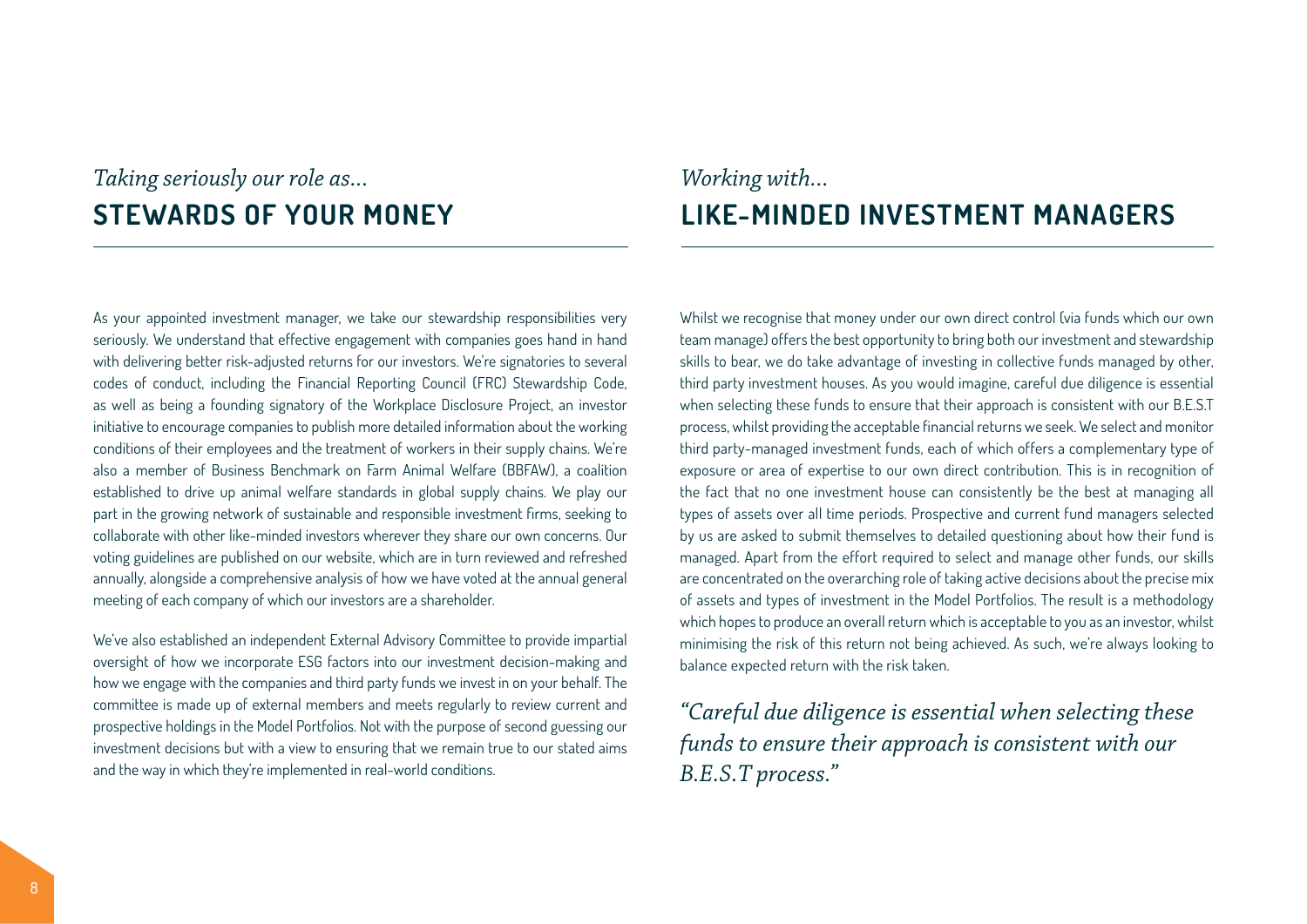### **QUESTIONS AND ANSWERS**

#### **How much can I invest?**

Any minimum investment will depend on the amount permitted by the investment platform your financial adviser has recommended you use in order to access your chosen Model Portfolio. Whilst there is no maximum per se, your financial adviser will talk to you about any possible tax consequences of investing a very large sum via a Model Portfolio. (See below under 'What about tax?') Also, whilst the Model Portfolios are designed for lump sum investment, the investment platform you use may permit monthly contributions. Please speak to your financial adviser to find out precisely what is possible in your own case.

#### **How much should I invest?**

This depends entirely on you as an individual investor. You should work closely with your usual financial adviser to establish how much you should invest into one of the range of nine possible Model Portfolios.

#### **How will you take my personal values and concerns into account?**

We'll use our B.E.S.T methodology so as to invest only where we see clear environmental, social and governance benefits. Where we have direct control over the shares of our investors, we'll engage with companies and vote on resolutions at each investee company's annual general meeting. We'll also work closely with the managers of any third party collective investments we select, to make sure that their activities are aligned with our own views, as far as practically possible.

#### **What are the charges?**

Our portfolio management charge, covering the active management of the Model Portfolio you choose, is just 0.10% pa (plus any VAT which may be due). In addition, the funds held within each Model Portfolio carry their own charges. The investment platform your financial adviser recommends you use to access a Model Portfolio will also charge you for holding and administering the investments represented by the Model Portfolio you choose. Your financial adviser will give you a full breakdown of all these costs as well as explaining their own fees separately.

#### **How are the underlying investments selected?**

Please refer to 'The B.E.S.T System' section, on pages 6-7 of this brochure, where a summary is provided covering how we select investments.

### **Can a Model Portfolio be held within a Stocks & Shares ISA?**

Yes, the investment platform you choose will invariably offer an ISA option. However, to be sure, please speak to your financial adviser to confirm this direct to you.

#### **How will I know the value of my investment?**

Your financial adviser will explain how to access a valuation provided by the investment platform they have recommended to you and through which the Model Portfolio will be held.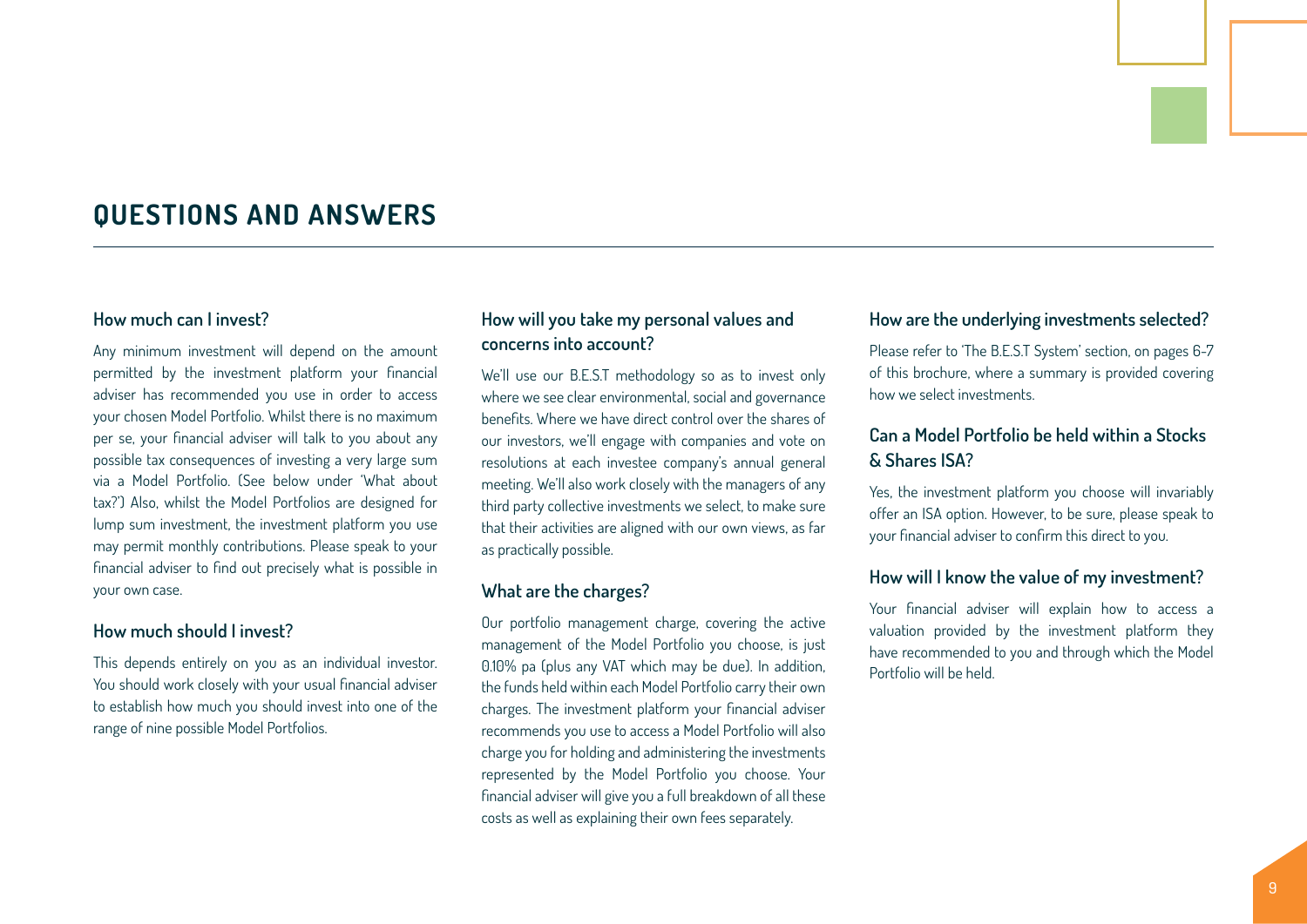#### **When can I access my investment?**

You should have access to your investment at all times, but this will depend on the terms and conditions applied by the investment platform you use. Your financial adviser will be able to provide full details of how to access your Model Portfolio. So, if your circumstances change, you should be able to cash in your investment completely, make additional contributions to it, or withdraw part of your Model Portfolio investment as you wish. Be aware, however, that the Model Portfolios are intended as a long-term investments, as the cost associated with your initial investment could well outweigh the benefits if you try and realise your investment in the short-term. Also, the value of the capital returned to you at any time will depend on the value of the underlying investments held by the Model Portfolio you're invested in, on the day they're actually sold. This value could be less than or more than your original investment.

#### **How often will I receive my income?**

Investment platforms tend to offer flexibility in terms of whether any income generated by your Model Portfolio is paid out regularly to you or reinvested in order to enhance the value of the investment. Your financial

adviser will explain what's possible and advisable in your own particular circumstances.

#### **What about tax?**

Your financial adviser will explain the possible impact of the likes of Income Tax and Capital gains Tax (CGT) on you. As the day-to-day management of a Model Portfolio involves the selling of investments from time to time, this may result in us generating a realised capital gain on your behalf. Depending on the size of this gain, if any and the amount of any unused annual personal CGT Allowance you're entitled to, this could result in a charge to CGT, which you'll have to pay directly to HMRC after the end of the tax year concerned. As a very simple rule of thumb, the likelihood of becoming liable to CGT in this way increases with the size of the initial investment you make in a Model Portfolio. The precise outcome is impossible to predict, but your financial adviser will be able to talk to you about the factors which influence the possible outcome. If you and your financial adviser feel that this risk is unacceptable then for larger sums a more bespoke discretionary investment management service is an option. Please speak to you adviser about the best option in your own circumstances.

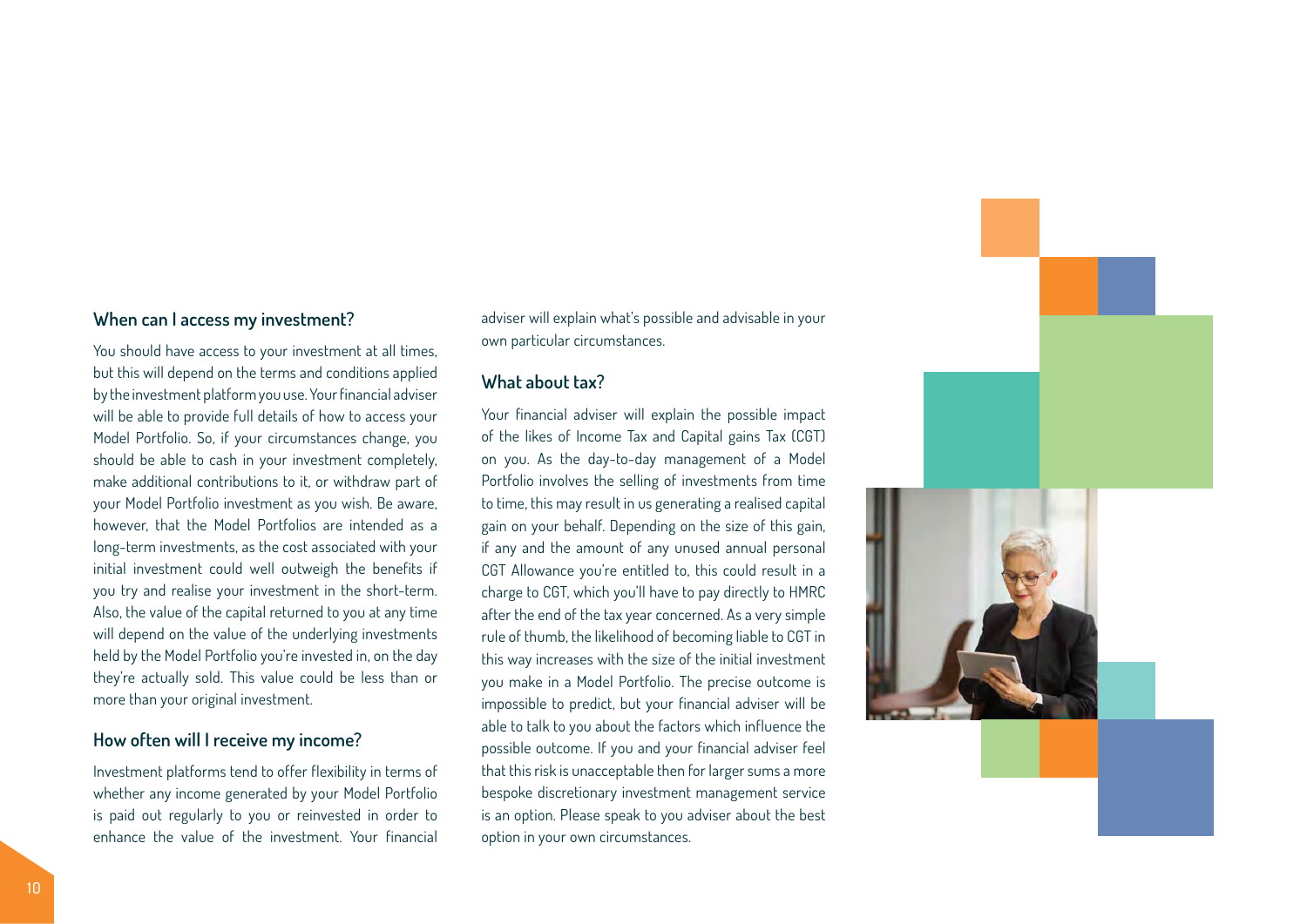## *Make sure you know the...* **RISKS**

#### Don't forget that past performance is not a reliable indicator of future results and that the value of shares and the income from them can go down as well as up.

In addition, where an investment involves exposure to a foreign currency, changes in rates of exchange may cause the value of the investment and the income from it to go up or down, irrespective of the change in value of the investment in local currency terms.

An investment in one of the Model Portfolios should be considered as long term, due to the underlying exposure to listed company shares and similar assets.

You should not invest in a Model Portfolio except on the basis of formal financial advice from your existing financial adviser. They will assess your personal financial circumstances and decide whether an investment is suitable for you.

To understand fully how one of the Model Portfolios will help you to achieve your goals we suggest that you discuss its features and benefits with your financial adviser. If you jointly decide that you would benefit from making an investment, we look forward to being of service to you.

### **GET IN TOUCH**

*Taking the...*

**NEXT STEPS**

**Telephone:** Private Individuals 0161 233 4551

Professional Investors 0161 974 0407

**Email:** enquiries@castlefield.com